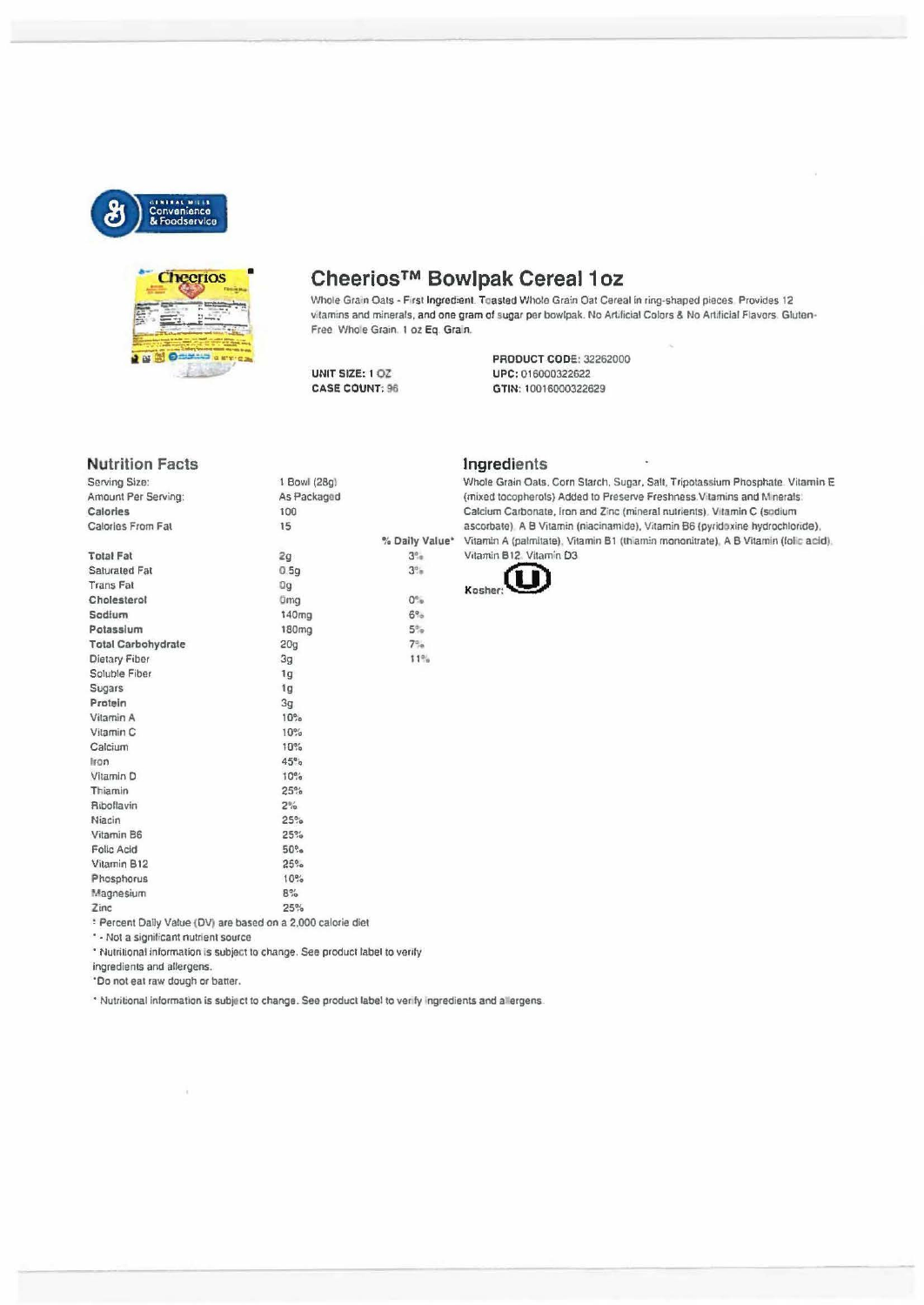



# Kix<sup>™</sup> Bowlpak Cereal

Whole Grain Corn- First ingredient. Toasted corn, puffed into pieces. Kid-Tested, Mother Approved<sup>tw</sup>, 0.5 oz eq grain. No Artificial Colors & No Artificial Flavors. Whole Grain.

**UNIT SIZE: .62 OZ CASE COUNT: 96** 

**PRODUCT CODE: 11942000** UPC: 016000119420 GTIN: 10016000119427

#### **Nutrition Facts**

| serving size:                                                                                | 1.50W1(1/0)                                       |                 |
|----------------------------------------------------------------------------------------------|---------------------------------------------------|-----------------|
| Amount Per Serving:                                                                          | As Packaged                                       |                 |
| <b>Calories</b>                                                                              | 60                                                |                 |
| Calories From Fat                                                                            | 5                                                 |                 |
|                                                                                              |                                                   | % Daily Va      |
| <b>Total Fat</b>                                                                             | 0.5q                                              | $1\%$           |
| Saturated Fat                                                                                | 0 <sub>9</sub>                                    | $0^\circ$       |
| <b>Trans Fat</b>                                                                             | 0g                                                |                 |
| Cholesterol                                                                                  | 0 <sub>mg</sub>                                   | $O^{\alpha}$    |
| Sodium                                                                                       | 100 <sub>mg</sub>                                 | $4\%$           |
| Potassium                                                                                    | 40mg                                              | 12 <sub>0</sub> |
| <b>Total Carbohydrate</b>                                                                    | 15q                                               | $5^\circ$       |
| Dietary Fiber                                                                                | 2q                                                | 6 <sup>o</sup>  |
| <b>Sugars</b>                                                                                | 2 <sub>g</sub>                                    |                 |
| Protein                                                                                      | 1 <sub>G</sub>                                    |                 |
| Vitamin A                                                                                    | $6\%$                                             |                 |
| Vitamin <sub>C</sub>                                                                         | $6\%$                                             |                 |
| Calcium                                                                                      | $B^{\alpha'}$                                     |                 |
| Iron                                                                                         | 25%                                               |                 |
| Vitamin D                                                                                    | $4\%$                                             |                 |
| Thiamin                                                                                      | 10%                                               |                 |
| Ribotlavin                                                                                   | 10%                                               |                 |
| Niacin                                                                                       | 10%                                               |                 |
| Vitamin B6                                                                                   | 10%                                               |                 |
| Folic Acid                                                                                   | 25%                                               |                 |
| Vitamin B12                                                                                  | 10%                                               |                 |
| Zinc                                                                                         | $10 - 4$                                          |                 |
| the company of the control of the company and company and control of the control of the con- | The management control to a function of a control |                 |

Ingredients

Whole Grain Corn, Corn Meal, Sugar, Corn Bran, Salt, Brown Sugar Syrup, Baking Soda. Vitamin E (mixed tocopherols) Added to Preserve Freshness Vitamins and Minerals: Calcium Carbonate, Iron and Zinc (mineral nutrients), Vitamin C (sodium ascorbate), A B Vitamin(niacinamide), Vitamin B6 alue\* (pyridoxine hydrochtoride), Vitamin B2 (riboflavin), Vitamin B1 (thiamin mononitrate), Vitamin A (palmitate). A B Vitamin (folic acid), Vitamin B12, Vitamin D<sub>3</sub>



\* Percent Daily Value (DV) are based on a 2,000 calorie diet

\* - Not a significant nutrient source

\* Nutritional information is subject to change. See product label to verify

ingredients and allergens

\*Do not eat raw dough or batter.

\* Nutritional information is subject to change. See product label to verify ingredients and allergens.